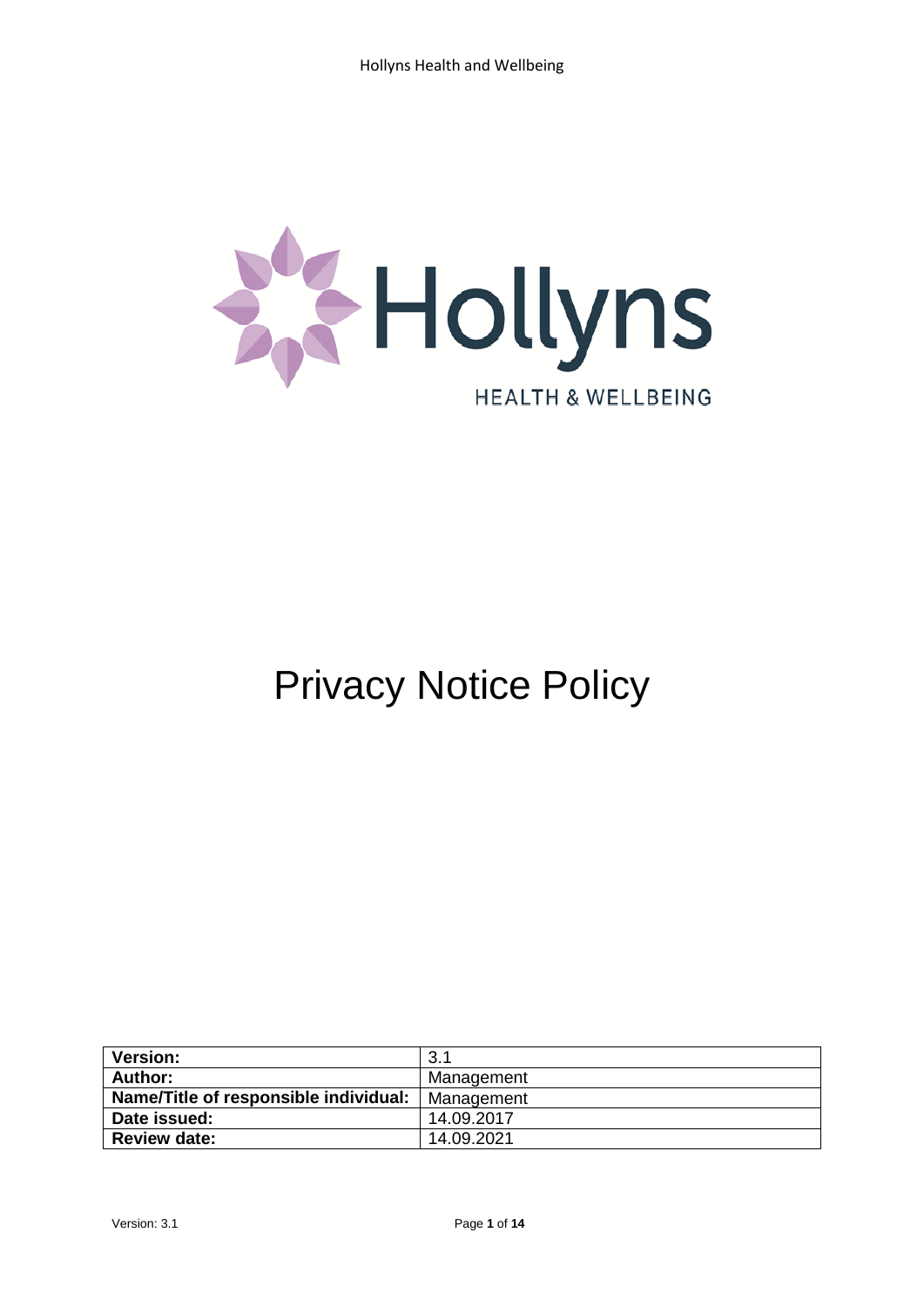**We understand how important it is to keep your personal information safe and secure and we take this very seriously. We have taken steps to make sure your personal information is looked after in the best possible way and we review this regularly.**

**Please read this privacy notice carefully, as it contains important information about how we use the personal and healthcare information we collect on your behalf.**

## **1. WHY WE ARE PROVIDING THIS PRIVACY NOTICE**

We are required to provide you with this Privacy Notice by Law. It explains how we use the personal and healthcare information we collect, store and hold about you. If you are unclear about how we process or use your personal and healthcare information, or you have any questions about this Privacy Notice or any other issue regarding your personal and healthcare information, then please do contact our **Data Protection Officer** (details below).

The Law says:

- A. We must let you know why we collect personal and healthcare information about you;
- B. We must let you know how we use any personal and/or healthcare information we hold on you;
- C. We need to inform you in respect of what we do with it;
- D. We need to tell you about who we share it with or pass it on to and why; and
- E. We need to let you know how long we can keep it for.

## **2. THE DATA PROTECTION OFFICER**

The Data Protection Officer at the Surgery is Daljeet Sharry-Khan. You can contact them on 01274 880650 if:

- You have any questions about how your information is being held;
- If you require access to your information or if you wish to make a change to your information;
- If you wish to make a complaint about anything to do with the personal and healthcare information we hold about you;
- Or any other query relating to this Policy and your rights as a patient.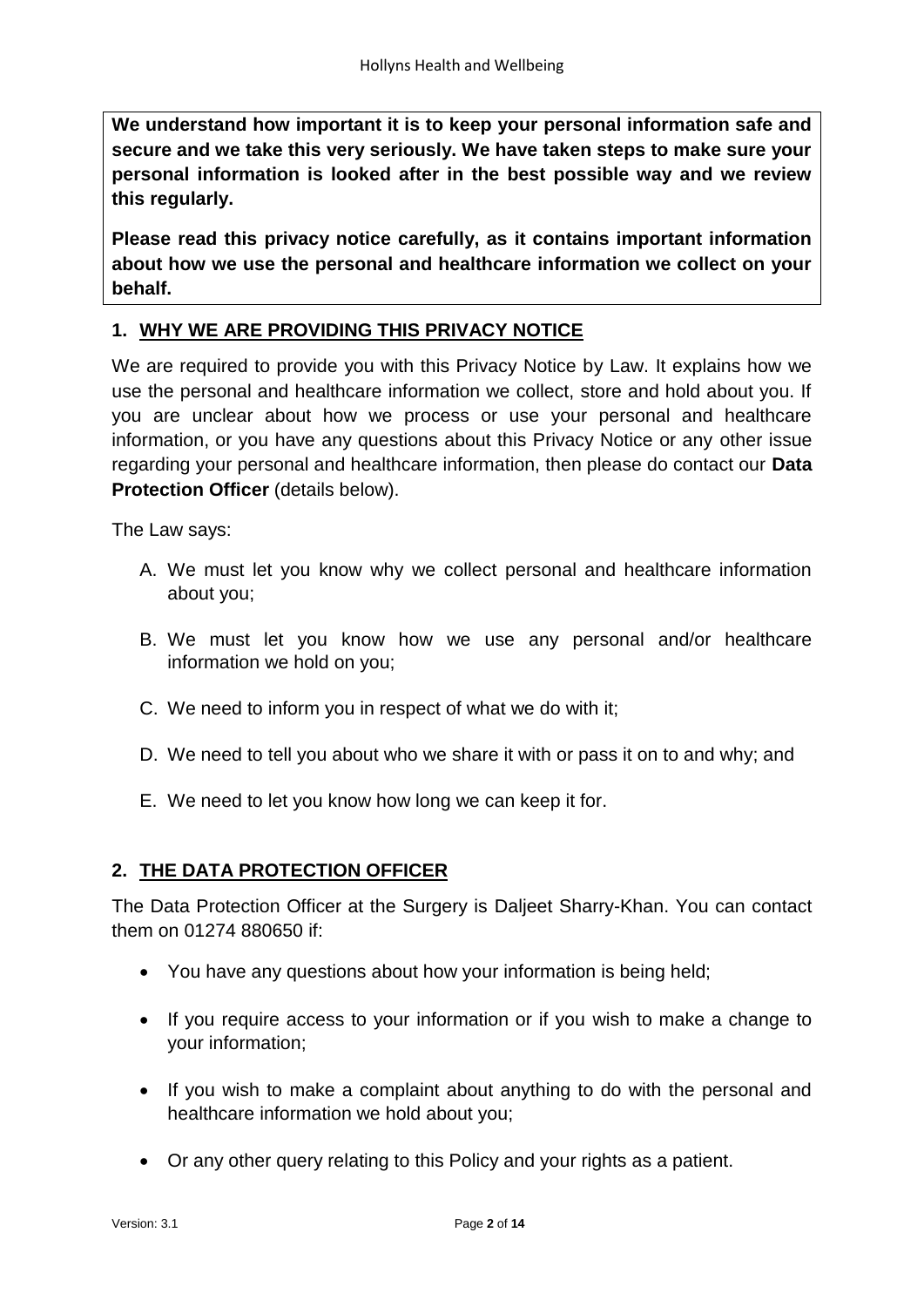## **3. ABOUT US**

We, at Hollyns Health and Wellbeing ('**the Surgery**') situated at 4 Glenholme Park and Allerton Health Centre, are a **Data Controller** of your information. This means we are responsible for collecting, storing and handling your personal and healthcare information when you register with us as a patient.

There may be times where we also process your information. That means we use it for a particular purpose and, therefore, on those occasions we may also be **Data Processors**. The purposes for which we use your information are set out in this Privacy Notice.

## **4. INFORMATION WE COLLECT FROM YOU**

The information we collect from you will include:

- A. Your contact details (such as your name and email address, including place of work and work contact details);
- B. Details and contact numbers of your next of kin;
- C. Your age range, gender, ethnicity;
- D. Details in relation to your medical history;
- E. The reason for your visit to the Surgery;
- F. Medical notes and details of diagnosis and consultations with our GPs and other health professionals within the Surgery involved in your direct healthcare.
- G. Any contact the surgery has had with you, such as appointments, clinic visits, emergency appointments, etc.
- H. Notes and reports about your health
- I. Details about your treatment and care
- J. Results of investigations such as laboratory tests, x-rays etc
- K. Relevant information from other health professionals, relatives or those who care for you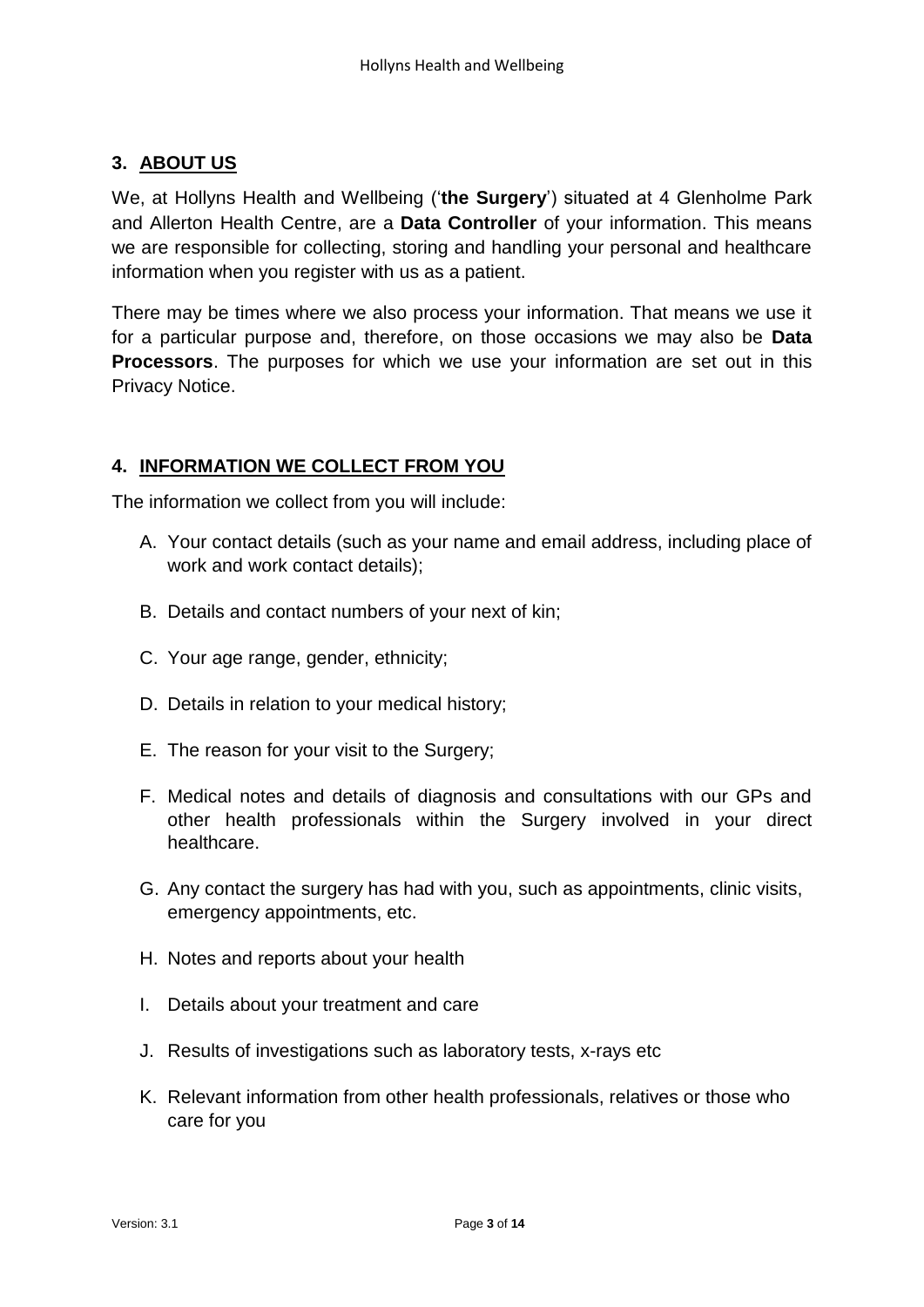## **5. INFORMATION ABOUT YOU FROM OTHERS**

We also collect personal information about you when it is sent to us from the following:

- A. a hospital, a consultant or any other medical or healthcare professional, or any other person involved with your general healthcare.
- B. NHS Trusts / Foundation Trusts
- C. GP's
- D. NHS Commissioning Support Units
- E. Independent Contractors such as dentists, opticians, pharmacists
- F. Private Sector Providers
- G. Voluntary Sector Providers
- H. Ambulance Trusts
- I. Clinical Commissioning Groups
- J. Social Care Services
- K. Health and Social Care Information Centre/NHS Digital
- L. Local Authorities
- M. Education Services
- N. Fire and Rescue Services
- O. Police & Judicial Services
- P. Voluntary Sector Providers
- Q. Private Sector Providers

#### **6. YOUR SUMMARY CARE RECORD**

Your summary care record is an electronic record of your healthcare history (and other relevant personal information) held on a national healthcare records database provided and facilitated by NHS England.

This record may be shared with other healthcare professionals and additions to this record may also be made by relevant healthcare professionals and organisations involved in your direct healthcare.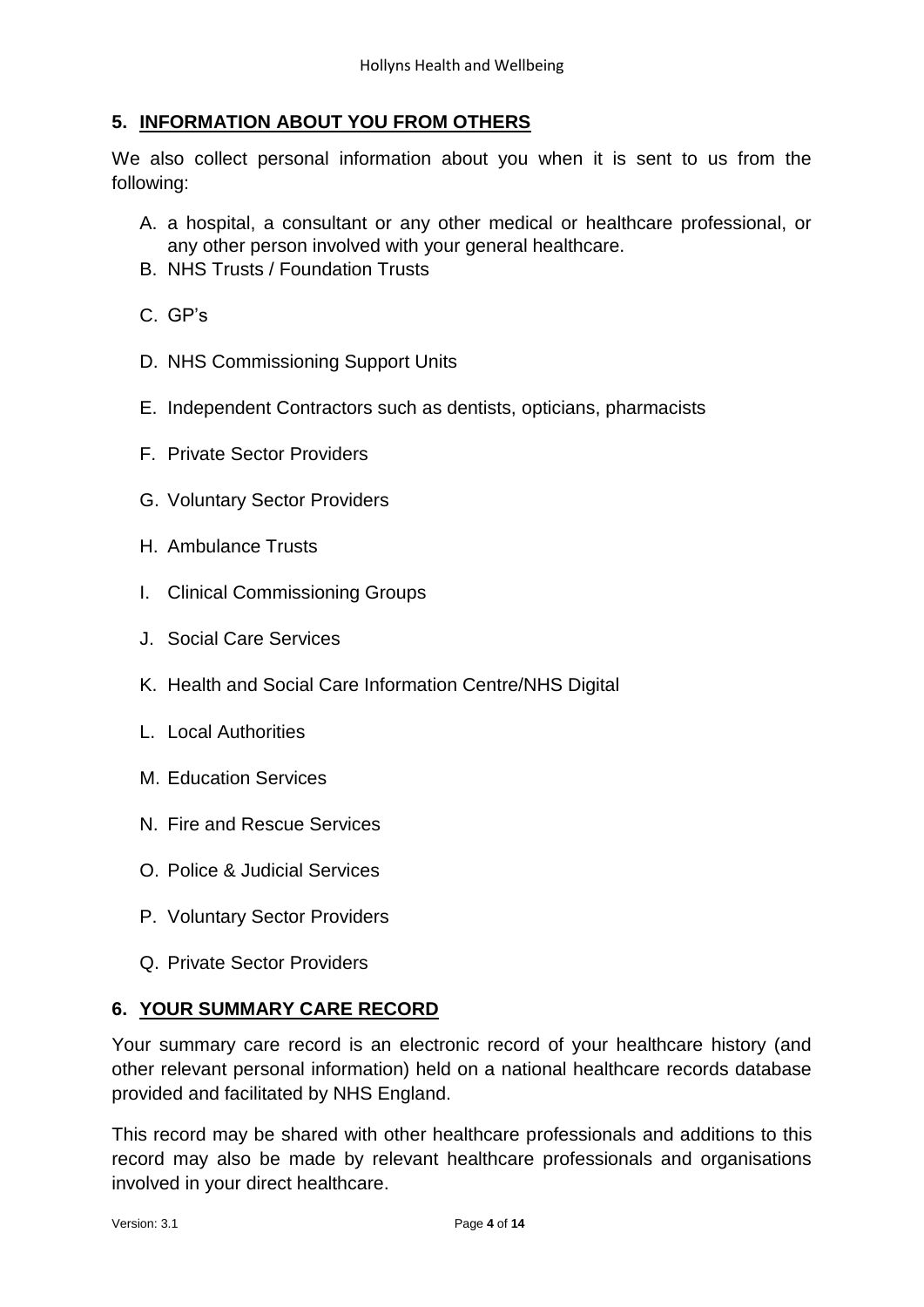You may have the right to demand that this record is not shared with anyone who is not involved in the provision of your direct healthcare. If you wish to enquire further as to your rights in respect of not sharing information on this record then please contact our Data Protection Officer.

To find out more about the wider use of confidential personal information and to register your choice to opt out if you do not want your data to be used in this way, please visit [www.nhs.uk/my-data-choice.](http://www.nhs.uk/my-data-choice)

Note if you do choose to opt out, you can still consent to your data being used for specific purposes. However, if you are happy with this use of information you do not need to do anything. You may however change your choice at any time.

# **7. WHO WE MAY PROVIDE YOUR PERSONAL INFORMATION TO, AND WHY**

Whenever you use a health or care service, such as attending Accident & Emergency or using Community Care Services, important information about you is collected to help ensure you get the best possible care and treatment. This information may be passed to other approved organisations where there is a legal basis, to help with planning services, improving care, research into developing new treatments and preventing illness. All of this helps in proving better care to you and your family and future generations. However, as explained in this privacy notice, confidential information about your health and care is only used in this way where allowed by law and would never be used for any other purpose without your clear and explicit consent.

We may pass your personal information on to the following people or organisations, because these organisations may require your information to assist them in the provision of your direct healthcare needs. It, therefore, may be important for them to be able to access your information in order to ensure they may properly deliver their services to you:

- A. Hospital professionals (such as doctors, consultants, nurses, etc);
- B. Other GPs/Doctors;
- C. Pharmacists;
- D. Nurses and other healthcare professionals;
- E. Dentists;
- F. Any other person that is involved in providing services related to your general healthcare, including mental health professionals.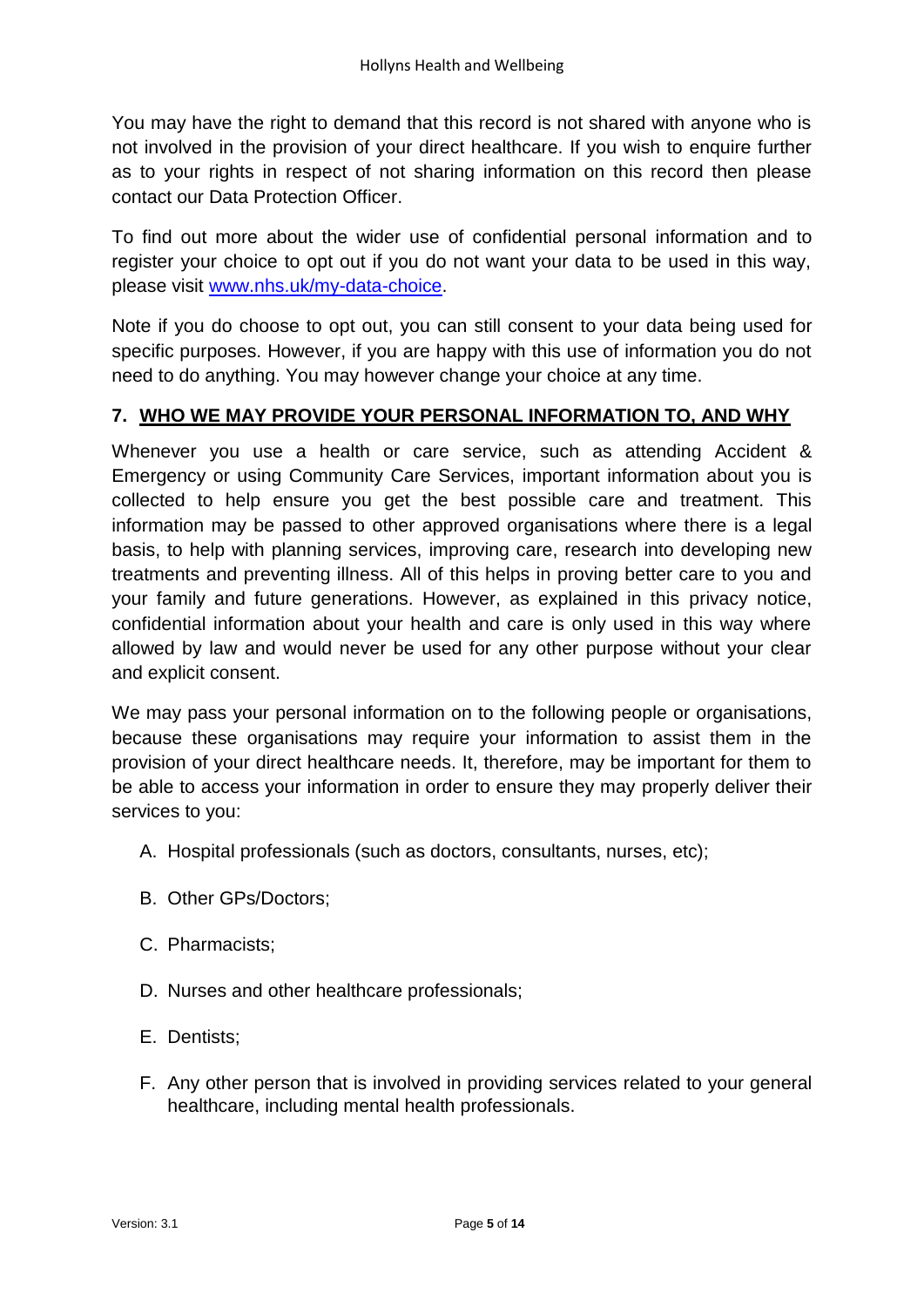#### **8. OTHER PEOPLE WHO WE PROVIDE YOUR INFORMATION TO**

- A. Commissioners;
- B. Clinical Commissioning Groups;
- C. Local authorities;
- D. Community health services;
- E. For the purposes of complying with the law e.g. Police, Solicitors, Insurance Companies;
- F. Anyone you have given your consent to, to view or receive your record, or part of your record. **Please note, if you give another person or organisation consent to access your record we will need to contact you to verify your consent before we release that record. It is important that you are clear and understand how much and what aspects of, your record you give consent to be disclosed.**
- G. **Extended Access –** we provide extended access services to our patients which means you can access medical services outside of our normal working hours. In order to provide you with this service, we have formal arrangements in place with the Clinical Commissioning Group and with other practices whereby certain key "**hub"** practices offer this service on our behalf for you as a patient to access outside of our opening hours. This means, those key "**hub"** practices will have to have access to your medical record to be able to offer you the service. Please note to ensure that those practices comply with the law and to protect the use of your information, we have very robust data sharing agreements and other clear arrangements in place to ensure your data is always protected and used for those purposes only.

The key **Hub** practices are as follows: The Ridge Medical Practice

H. **Data Extraction by the Clinical Commissioning Group –** the clinical commissioning group at times extracts medical information about you, but the information we pass to them via our computer systems **cannot identify you to them.** This information only refers to you by way of a code that only your practice can identify (it is pseudo-anonymised). This therefore protects you from anyone who may have access to this information at the Clinical Commissioning Group from **ever** identifying you as a result of seeing the medical information and we will **never** give them the information that would enable them to do this.

There are good reasons why the Clinical commissioning Group may require this pseudo-anonymised information, this data helps the CCG to determine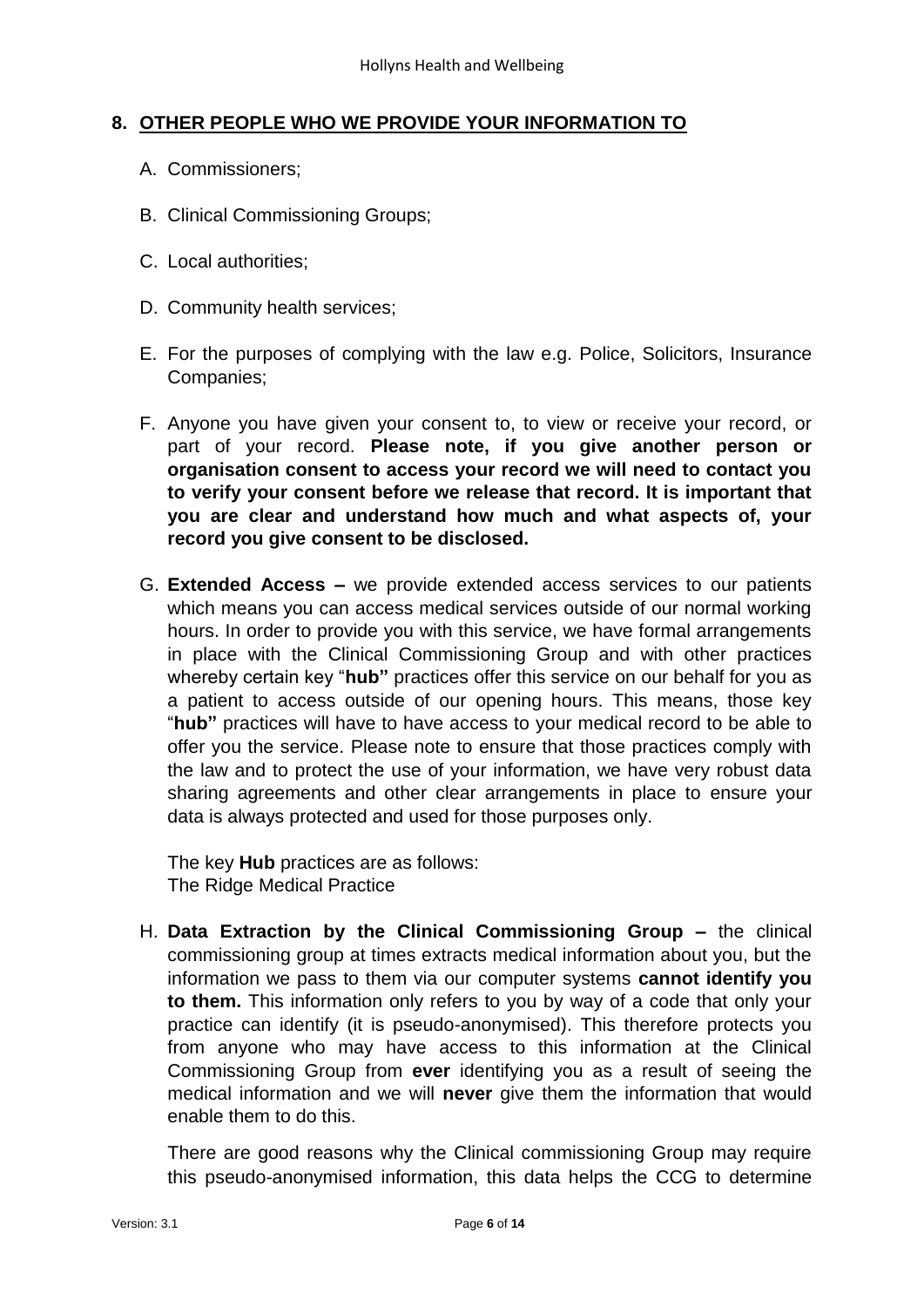whether or not we are providing the right health care for the patients of our district and if not plan better services.

# I. **Risk Stratification**

Risk stratification data tools are increasingly being used in the NHS to help determine a person's risk of suffering a particular condition, preventing an unplanned or (re)admission and identifying a need for preventive intervention. Information about you is collected from a number of sources including NHS Trusts and from this GP Practice. A risk score is then arrived at through an analysis of your de-identified information using software managed by Dr Foster, and is only provided back to your GP as data controller in an identifiable form. Risk stratification enables your GP to focus on preventing ill health and not just the treatment of sickness. If necessary your GP may be able to offer you additional services.

Please note that you have the right to opt out of your data being used in this way.

# **J. Medicine Management**

The Practice may conduct Medicines Management Reviews of medications prescribed to its patients. This service performs a review of prescribed medications to ensure patients receive the most appropriate, up to date and cost effective treatments. This service is provided to practices within Bradford District Clinical Commissioning Group.

The full list of organisations can be seen and updated in your patient online record.

*To find out more about these types of organisations please go to the following webpage: http://www.tpp-uk.com/products/systmone/modules or talk to a member of your GP practice.*

If at any point in the future you are not happy to share your electronic record in this way, please let us know as soon as possible.

# **8.1 HOW WE SHARE YOUR PERSONAL DATA:**

As your GP practice we have set the following practice settings for all our registered patients whose detailed electronic health record is in our possession and within the clinical computer system, SystmOne. However, we recognise that each of our patients have differing health care needs and you may wish to control yourself how your personal data is shared. This can be done via '**Your Choice**' stated below.

#### **A) Implied consent to make your record available to all organisations (without verification/security process) for direct care purposes**

We assume that you are happy to share your detailed electronic health record to those that care for you. We therefore, make your record available to all NHS commissioned services using the clinical record computer system, SystmOne. This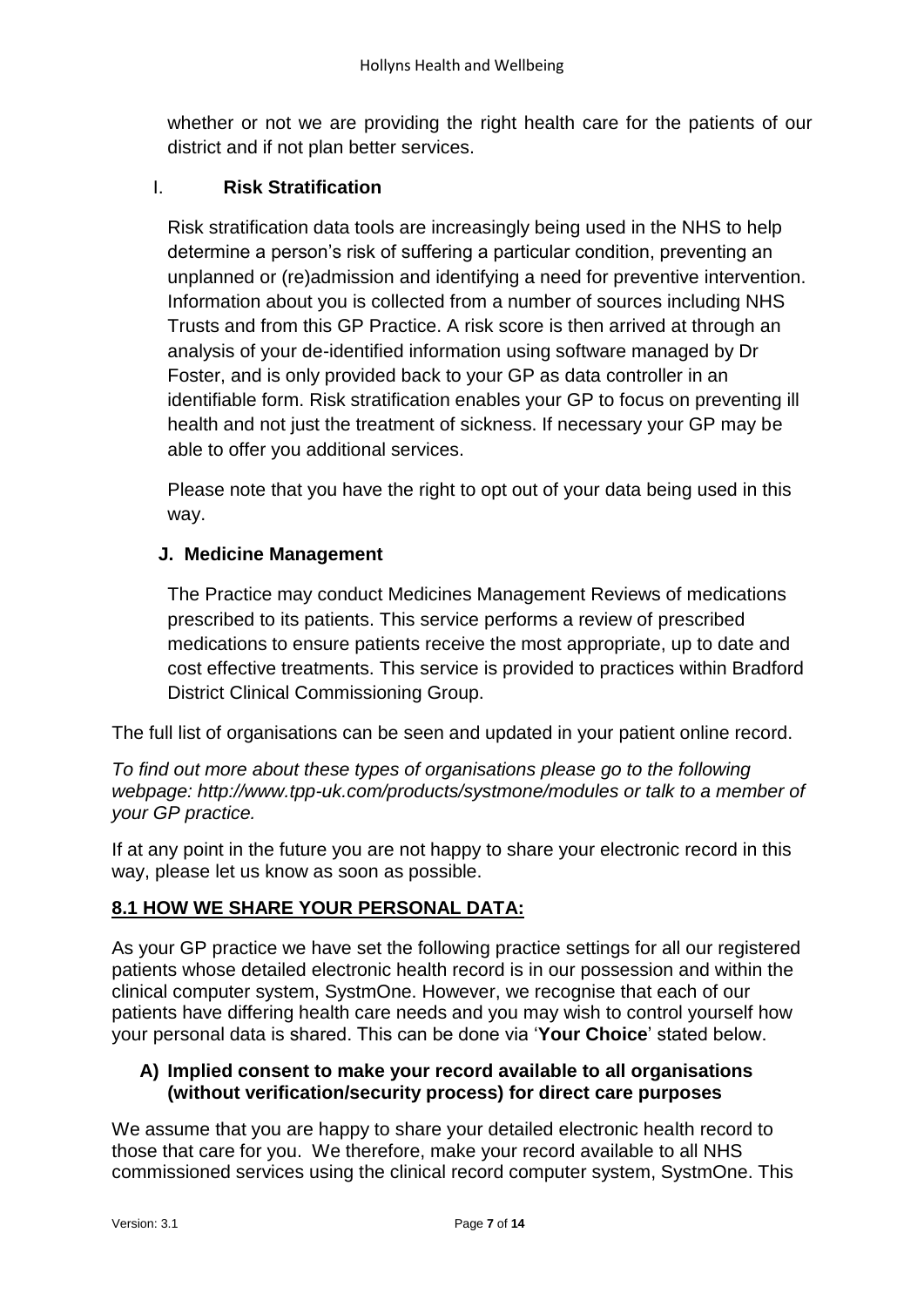allows for anyone at these organisations who have the appropriate controls to retrieve your electronic record once you are registered for care. However, these individuals should only legitimately access your record to provide you with care services. They must also record your permission to view your record.

#### **AND/OR**

#### **B) Explicit consent to make your record available to all organisations (without verification/security code process) for direct care purposes**

We will obtain your explicit consent (permission) to share your detailed electronic health record to those that care for you. By providing your permission, we make your record available to all NHS commissioned services using the clinical record computer system, SystmOne. This allows for anyone at these organisations who have the appropriate controls to retrieve your electronic record, once you are registered for care. However, these individuals should only legitimately access your record to provide you with care services. They must also record your permission to view your record.

Your individual sharing preference will overwrite our organisation's default sharing setting.

The term 'Direct Care' means a clinical health activity concerned with the prevention and investigation and treatment of illness. It includes supporting your ability to function and improve your participation in life and society. It also includes the assurance of safe and high quality care and treatment undertaken by one or more registered and regulated health professionals and their team with whom you have a legitimate relationship for your care purposes.

*It does not include access to information for purposes such as insurance, advertising or marketing.*

## **8.2 YOUR CHOICE:**

You may not agree with the health and social care organisations we have chosen to have access to your detailed electronic health record (the practice default). You can therefore control this yourself. **Your choice will override our settings.** You have the following options:

- o **No organisations require you to provide a security code (Allowed List)** You can give your permission to allow all NHS commissioned services and local authorities providing health services, using the clinical record computer system, SystmOne, to access your record. This allows for any individual at these organisations (who have the appropriate access controls) to retrieve your electronic record, only after you are registered with them for care. These individuals should only legitimately access your record to provide you with care services and they should always request and gain your consent before doing so.
- o **All organisations require you to provide a security code (Verification List)** - You can require that all health organisations must ask you for a PIN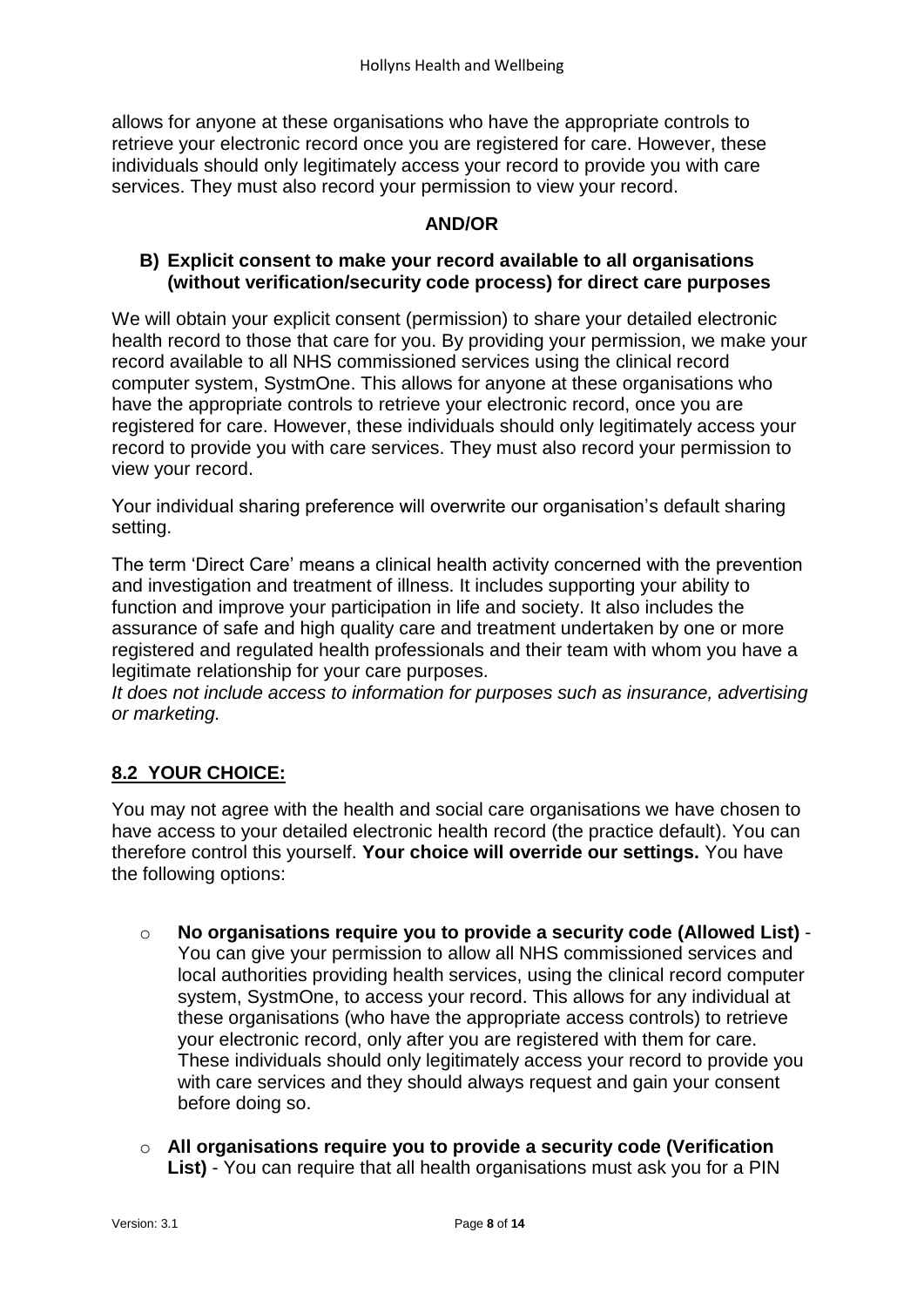number on your first visit to that service. This allows you to verify/confirm that each individual organisation should have access to your record, as they are legitimately involved in your care. You will require access to either a mobile phone or email account, as a PIN will be sent to you. Alternatively, you will need access to SystmOnline to accept or reject a share request sent to your account by the organisation wishing to view your record. *Please contact your GP if you are not enabled for SystmOnline.*

- o **Custom lists** You can put together your own custom lists for access, adding organisations to each of 3 lists i.e. does not require a security code (allowed list), requires a security code (verification list) and cannot access (prohibited list). The functionality for each list will act as described above, but it is you who can determine the level of access, which applies to them. This should be done in conjunction with your GP to ensure you understand the full implications of your decisions.
- o **Dissent/Refusal of your permission** You can refuse your permission for your record to become available to all NHS commissioned services and local authorities providing health services, using the clinical record computer system, SystmOne, which prevents us sharing your clinical record to any other organisation involved in your care. *Please carefully consider the benefits of sharing your record before choosing this option.*
- o **Marking items as private** If you have had a consultation about a particularly sensitive matter, you can ask for this section of your record to be marked as private. That way, even if you consent for another service to see your record, that consultation will not be shown outside the organisation that recorded it.

**You can make changes to the above\* at any time by contacting us or by logging onto your SystmOnline account.** (\*you cannot add an organisation to the prohibited list yourself, you must speak with your GP first if you wish to do this.)

# **8.3 AVAILABLE AUDITS:**

Audits are useful for your understanding about the types of organisation and individual(s) who are viewing your record. They allow you to raise any concerns about potential illegitimate or unnecessary access of your personal data with the relevant person or organisation. The ability to audit record access is a significant benefit of electronic records over paper records as it allows for a visible trail to be available to you in the following ways:

- o **Alerts** You can opt to receive an alert via SMS or email every time an individual at any health and social care organisation attempts to record your consent to view your record. This means that you can be confident that the appropriate people are viewing your record and you can raise concerns with any organisation where you feel this is not the case.
- o **SystmOnline Record Audit** You can view which organisations have accessed your electronic health record within SystmOnline. Ability to access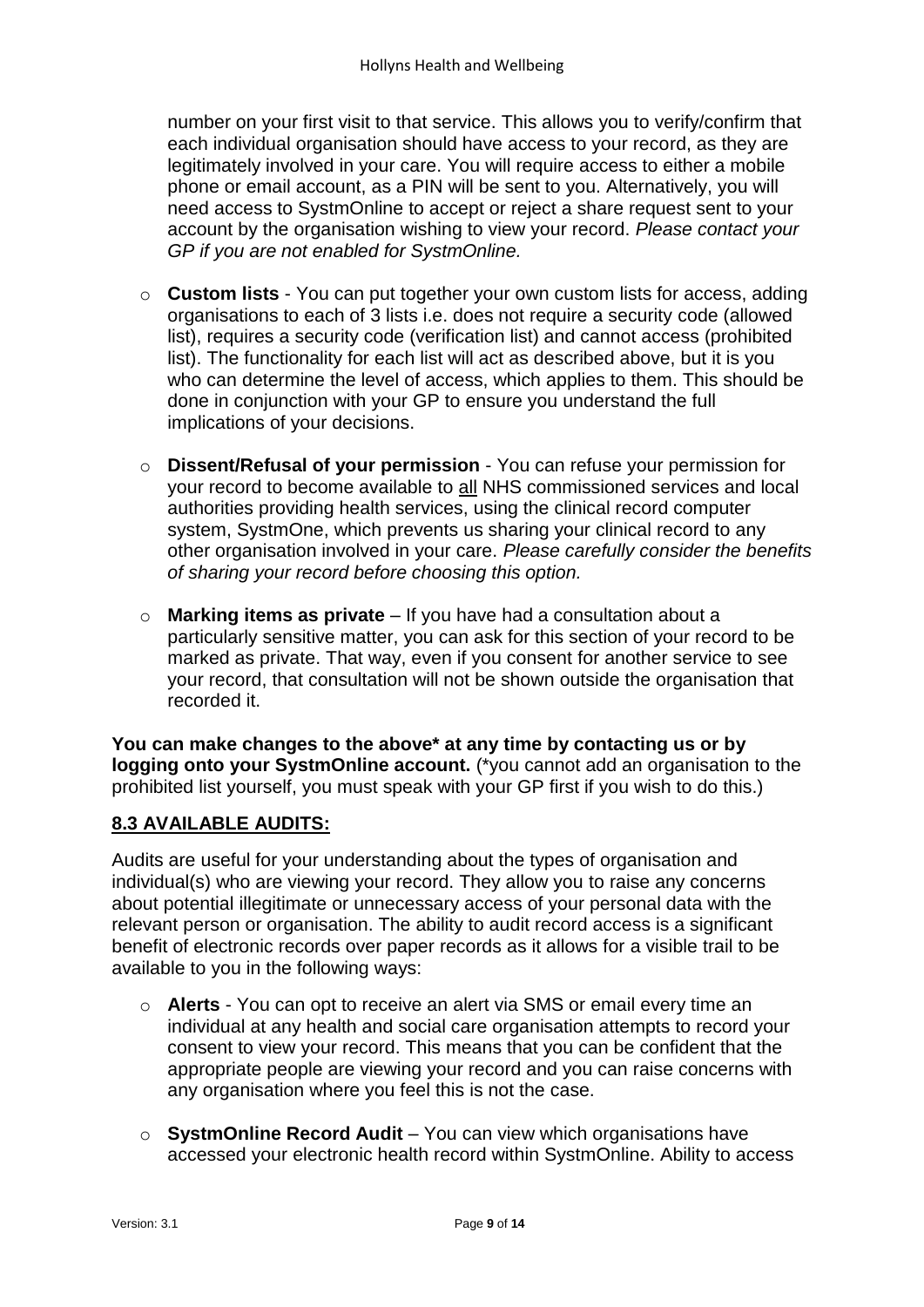this audit in SystmOnline is controlled by your GP. Any concerns about access can be raised with the relevant organisation.

o **Record Sharing List** – You can ask your GP practice to show you a list of all health and social care organisations currently caring for you and whether they have recorded your consent or dissent to view your record. If you disagree with the consent options recorded then you, or your GP, should contact those organisations and ask them to amend the setting.

# **9. ANONYMISED INFORMATION**

Sometimes we may provide information about you in an anonymised form. If we do so, then none of the information we provide to any other party will identify you as an individual and cannot be traced back to you.

# **10.YOUR RIGHTS AS A PATIENT**

The Law gives you certain rights to your personal and healthcare information that we hold, as set out below:

# A. **Access and Subject Access Requests**

You have the right to see what information we hold about you and to request a copy of this information.

If you would like a copy of the information we hold about you please contact the Practice. We will provide this information free of charge however, we may in some **limited and exceptional** circumstances have to make an administrative charge for any extra copies if the information requested is excessive, complex or repetitive.

We have one month to reply to you and give you the information that you require. We would ask, therefore, that any requests you make are in writing where possible and it is made clear to us what and how much information you require.

## B. **Online Access**

You may ask us if you wish to have online access to your medical record. However, there will be certain protocols that we have to follow in order to give you online access, including written consent and production of documents that prove your identity.

Please note that when we give you online access, the responsibility is yours to make sure that you keep your information safe and secure if you do not wish any third party to gain access.

## C. **Correction**

We want to make sure that your personal information is accurate and up to date. You may ask us to correct any information you think is inaccurate. It is very important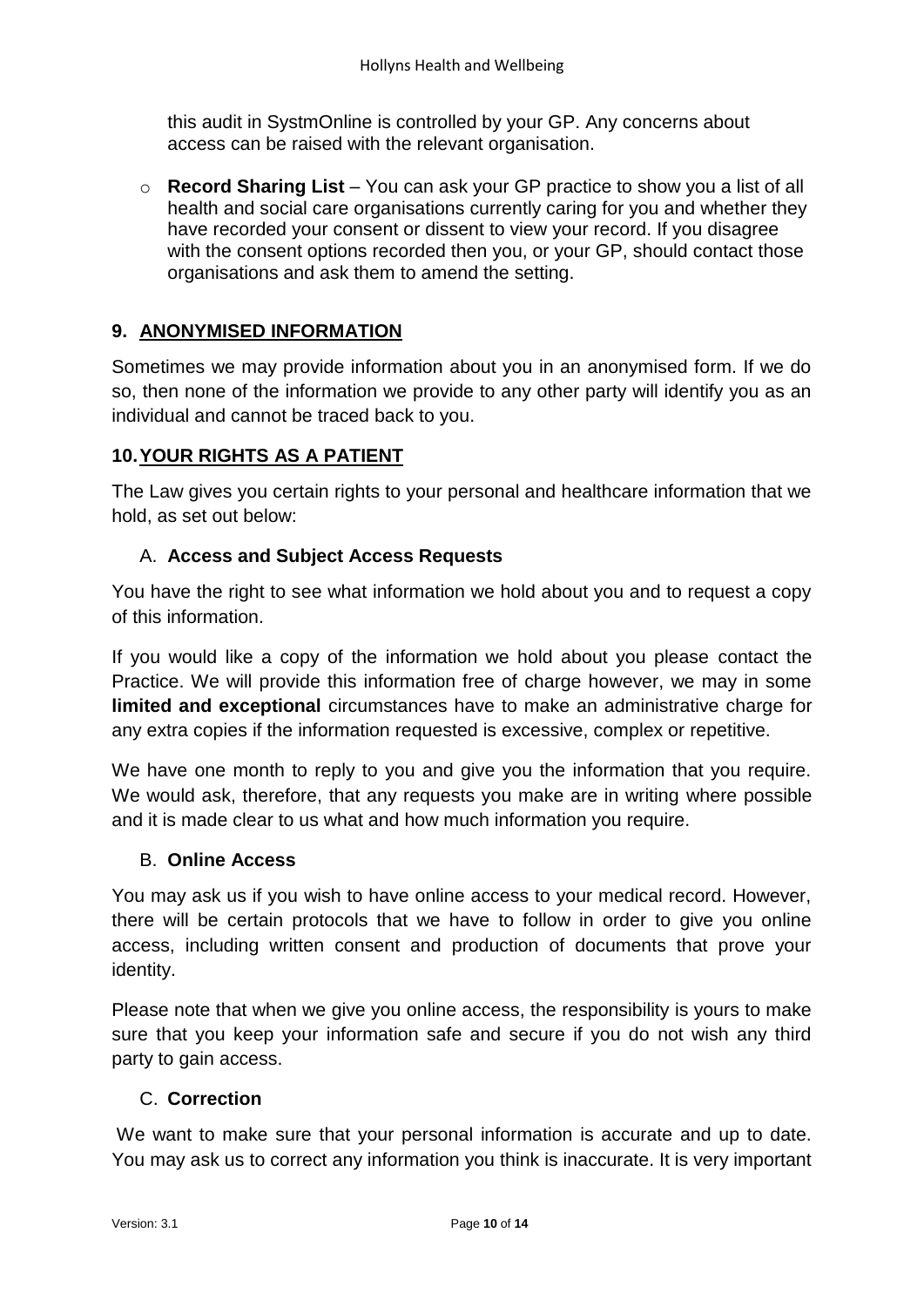that you make sure you tell us if your contact details including your mobile phone number has changed.

# D. **Removal**

You have the right to ask for your information to be removed however, if we require this information to assist us in providing you with appropriate medical services and diagnosis for your healthcare, then removal may not be possible.

# E. **Objection**

We cannot share your information with anyone else for a purpose that is not directly related to your health, e.g. medical research, educational purposes, etc. We would ask you for your consent in order to do this however, you have the right to request that your personal and healthcare information is not shared by the Surgery in this way. Please note the Anonymised Information section in this Privacy Notice.

## F. **Transfer**

You have the right to request that your personal and/or healthcare information is transferred, in an electronic form (or other form), to another organisation, but we will require your clear consent to be able to do this.

# **11.THIRD PARTIES MENTIONED ON YOUR MEDICAL RECORD**

Sometimes we record information about third parties mentioned by you to us during any consultation. We are under an obligation to make sure we also protect that third party's rights as an individual and to ensure that references to them which may breach their rights to confidentiality, are removed before we send any information to any other party including yourself. Third parties can include: spouses, partners, and other family members.

## **12.HOW WE USE THE INFORMATION ABOUT YOU**

We use your personal and healthcare information in the following ways:

- A. when we need to speak to, or contact other doctors, consultants, nurses or any other medical/healthcare professional or organisation during the course of your diagnosis or treatment or on going healthcare;
- B. when we are required by Law to hand over your information to any other organisation, such as the police, by court order, solicitors, or immigration enforcement.

*We will never pass on your personal information to anyone else who does not need it, or has no right to it, unless you give us clear consent to do so.* 

## **13.LEGAL JUSTIFICATION FOR COLLECTING AND USING YOUR INFORMATION**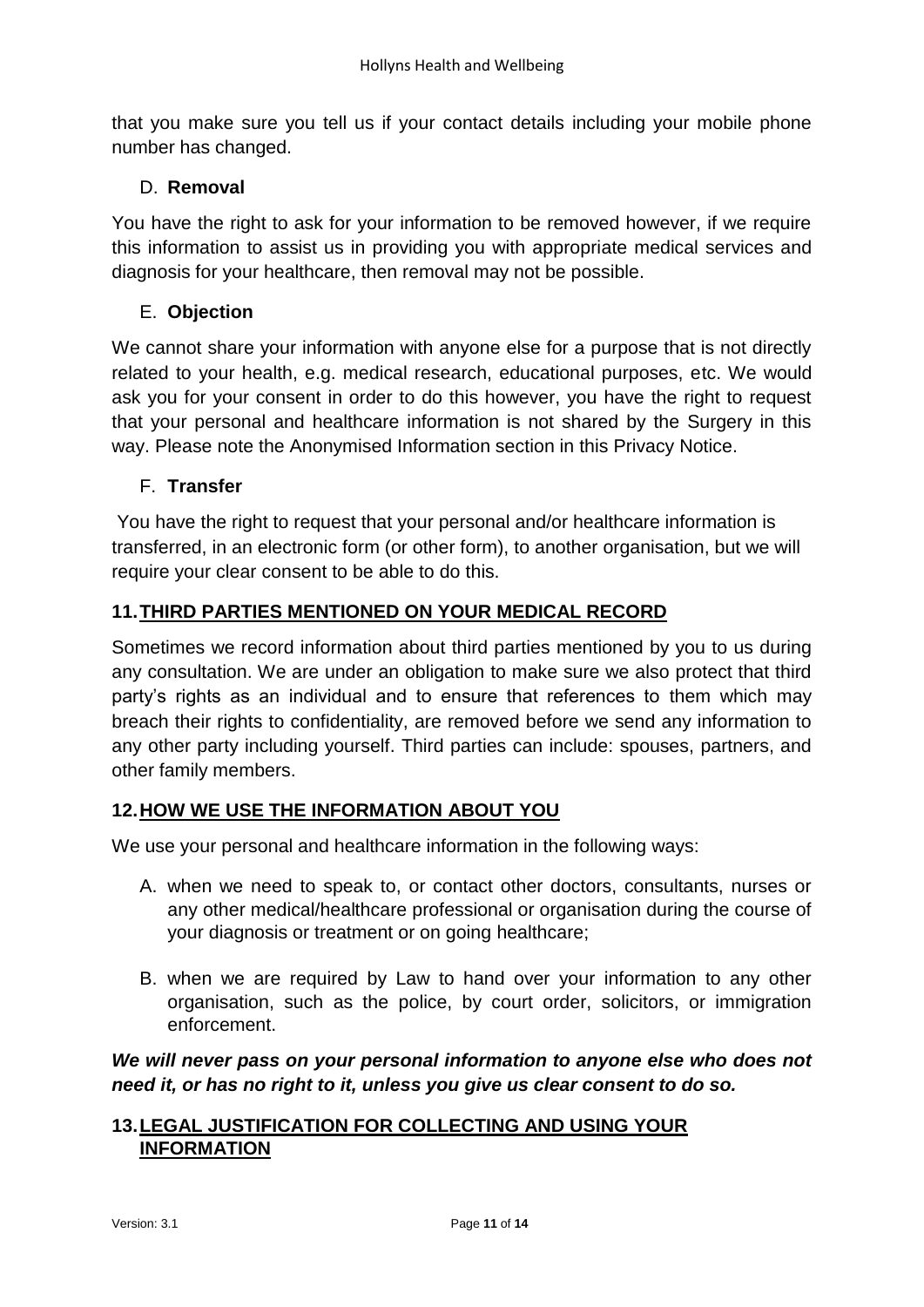The Law says we need a **legal basis** to handle your personal and healthcare information.

**CONTRACT:** We have a contract with NHS England to deliver healthcare services to you. This contract provides that we are under a legal obligation to ensure that we deliver medical and healthcare services to the public.

**CONSENT:** Sometimes we also rely on the fact that you give us consent to use your personal and healthcare information so that we can take care of your healthcare needs.

Please note that you have the right to withdraw consent at any time if you no longer wish to receive services from us.

**NECESSARY CARE**: Providing you with the appropriate healthcare, where necessary. The Law refers to this as 'protecting your vital interests' where you may be in a position not to be able to consent.

**LAW:** Sometimes the Law obliges us to provide your information to an organisation (see above).

## **14.SPECIAL CATEGORIES**

The Law states that personal information about your health falls into a special category of information because it is very sensitive. Reasons that may entitle us to use and process your information may be as follows:

**PUBLIC INTEREST**: Where we may need to handle your personal information when it is considered to be in the public interest. For example, when there is an outbreak of a specific disease and we need to contact you for treatment, or we need to pass your information to relevant organisations to ensure you receive advice and/or treatment;

**CONSENT**: When you have given us consent;

**VITAL INTEREST**: If you are incapable of giving consent, and we have to use your information to protect your vital interests (e.g. if you have had an accident and you need emergency treatment);

**DEFENDING A CLAIM:** If we need your information to defend a legal claim against us by you, or by another party;

**PROVIDING YOU WITH MEDICAL CARE**: Where we need your information to provide you with medical and healthcare services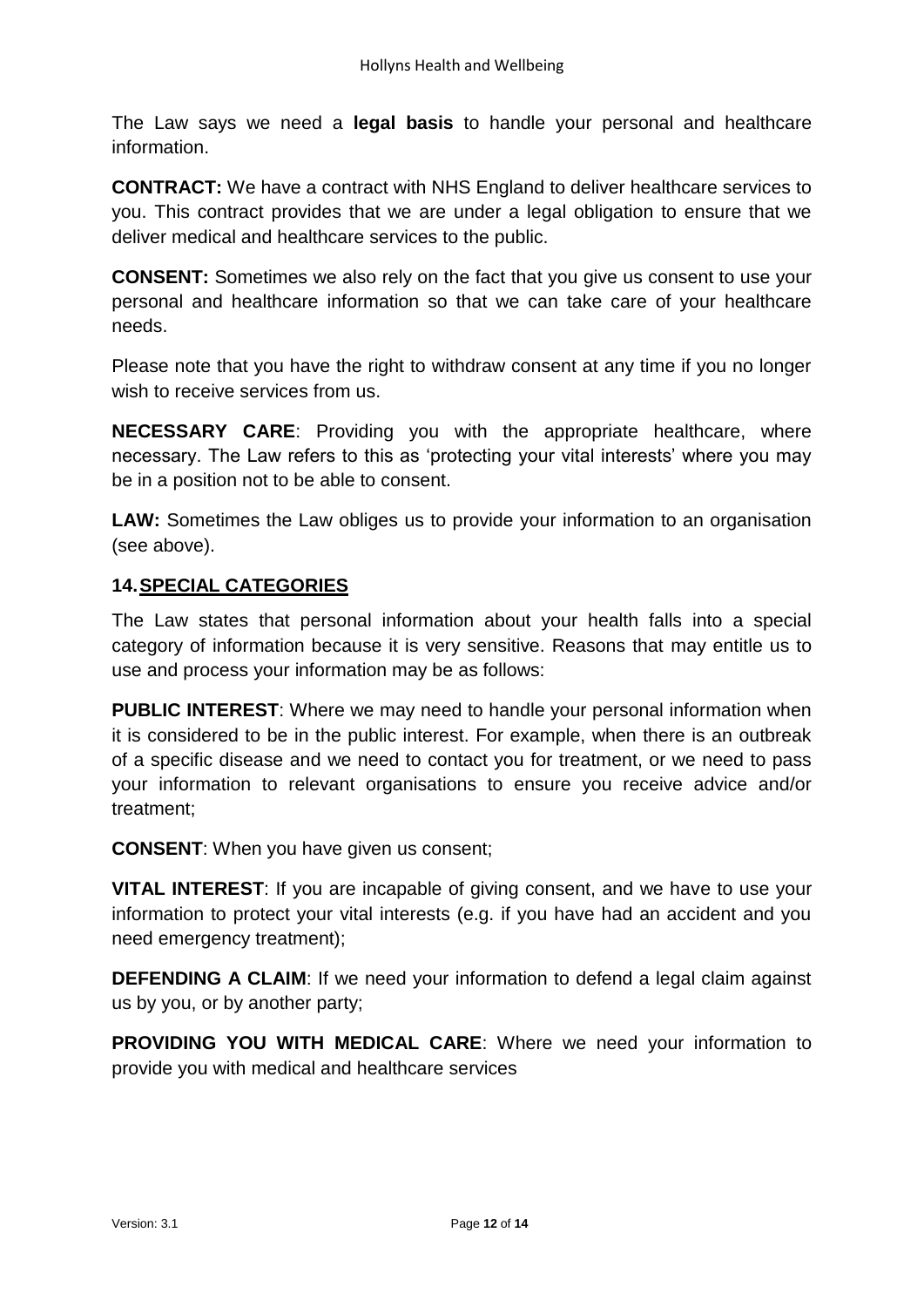## **15.HOW LONG WE KEEP YOUR PERSONAL INFORMATION**

We carefully consider any personal information that we store about you, and we will not keep your information for longer than is necessary for the purposes as set out in this Privacy Notice.

#### **16.UNDER 16s**

There is a separate privacy notice for patients under the age of 16 being developed, a copy of which may be obtained on request when it has been finalised. If anyone under the age of 16 requires information in the interim this is available from the Practice's Data Protection Officer.

#### **17.IF ENGLISH IS NOT YOUR FIRST LANGUAGE**

If English is not your first language you can request a translation of this Privacy Notice. Please contact our Data Protection Officer.

#### **18.COMPLAINTS**

If you have a concern about the way we handle your personal data or you have a complaint about what we are doing, or how we have used or handled your personal and/or healthcare information, then please contact our Mrs Shazia Rashid, Hollyns Health and Wellbeing – Clayton, 4 Glenholme Park, Clayton, Bradford, BD14 6NF.

If you are still unhappy following a review by the Practice you can then complain to the Information Commissioner's Office: [https://ico.org.uk/.](https://ico.org.uk/)

## **19.OUR WEBSITE**

The only website this Privacy Notice applies to is the Surgery's website. If you use a link to any other website from the Surgery's website then you will need to read their respective privacy notice. We take no responsibility (legal or otherwise) for the content of other websites.

#### **20.COOKIES**

The Surgery's website uses cookies. For more information on which cookies we use and how we use them, please see our Cookies Policy.

## **21.SECURITY**

We take the security of your information very seriously and we do everything we can to ensure that your information is always protected and secure. We regularly update our processes and systems and we also ensure that our staff are properly trained. We also carry out assessments and audits of the information that we hold about you and make sure that if we provide any other services, we carry out proper assessments and security reviews.